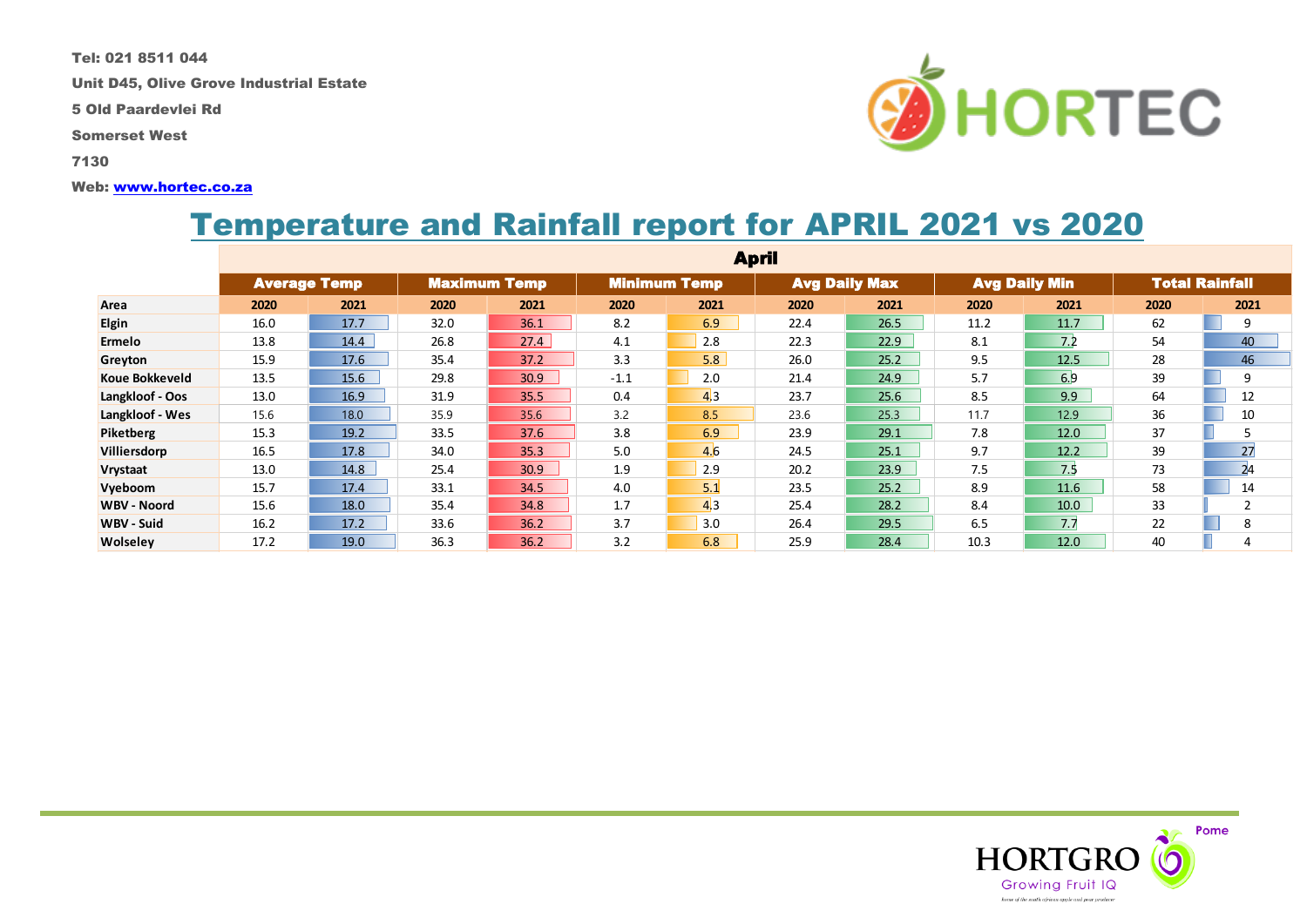# Monthly Heat Units and Growing degree days - April 2021 vs 2020

|                       | <b>April</b>                        |       | <b>April</b>     |            |  |  |
|-----------------------|-------------------------------------|-------|------------------|------------|--|--|
| Area                  | Heat units (2020) Heat units (2021) |       | GDD (2020)       | GDD (2021) |  |  |
| Elgin                 | 4365                                | 5429  | 205              | 266        |  |  |
| <b>Ermelo</b>         | 3106                                | 3685  | 155              | 152        |  |  |
| Greyton               | 4534                                | 5536  | 199              | 265        |  |  |
| <b>Koue Bokkeveld</b> | 3343                                | 4556  | 108              | 177        |  |  |
| Langkloof - Oos       | 4308                                | 5041  | 183              | 232        |  |  |
| Langkloof - Wes       | 2987                                | 5794  | 95               | 273        |  |  |
| Piketberg             | 4209                                | 7217  | 176              | 335        |  |  |
| Villiersdorp          | 4791                                | 5592  | 214              | 253        |  |  |
| <b>Vrystaat</b>       | 2593                                | 3868  | 116              | 171        |  |  |
| Vyeboom               | 4334                                | 5282  | 186              | 247        |  |  |
| <b>WBV - Noord</b>    | 4773                                | 5870  | 208              | 274        |  |  |
| <b>WBV - Suid</b>     | 4685                                | 5521  | 194              | 260        |  |  |
| Wolseley              | 5359                                | 6484  | 244              | 306        |  |  |
|                       |                                     |       |                  |            |  |  |
|                       | <b>Sep - Apr</b>                    |       | <b>Sep - Apr</b> |            |  |  |
| Area                  | Heat units (2020) Heat units (2021) |       | GDD (2020)       | GDD (2021) |  |  |
| Elgin                 | 44205                               | 42370 | 1979             | 1914       |  |  |
| <b>Ermelo</b>         | 41229                               | 40119 | 1817             | 1768       |  |  |
| Greyton               | 50697                               | 49051 | 2239             | 2167       |  |  |
| <b>Koue Bokkeveld</b> | 42114                               | 40125 | 1509             | 1466       |  |  |
| Langkloof - Oos       | 46071                               | 44152 | 2002             | 1910       |  |  |
| Langkloof - Wes       | 39969                               | 42824 | 1737             | 1937       |  |  |
| Piketberg             | 48124                               | 51039 | 2008             | 2183       |  |  |
| Villiersdorp          | 49343                               | 48849 | 2187             | 2138       |  |  |
| <b>Vrystaat</b>       | 42807                               | 42129 | 2243             | 1890       |  |  |
| Vyeboom               | 44355                               | 47248 | 2051             | 2058       |  |  |
| <b>WBV - Noord</b>    | 56250                               | 52887 | 2319             | 2192       |  |  |
| <b>WBV - Suid</b>     | 55650                               | 52834 | 2237             | 2139       |  |  |

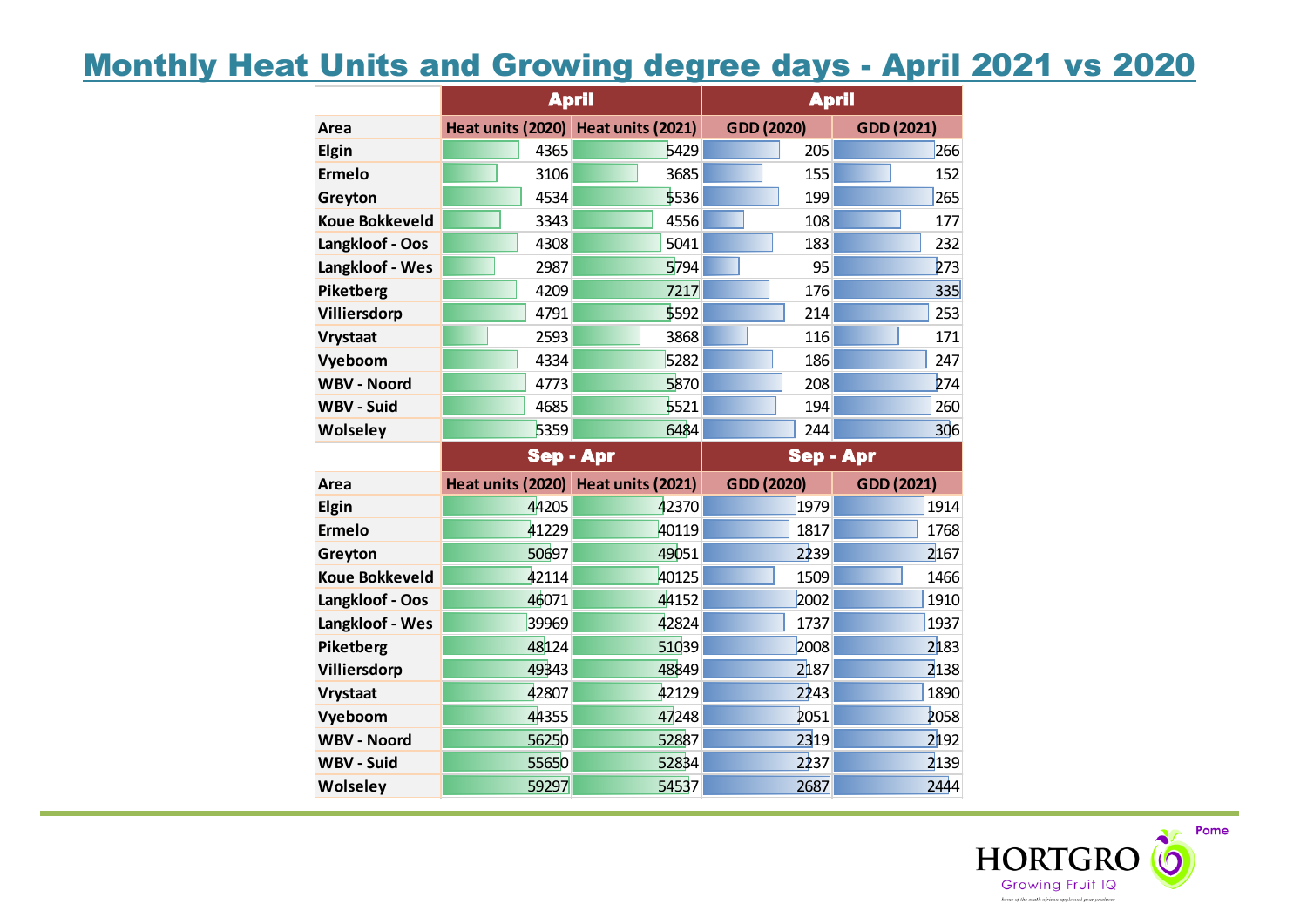Tel: 021 8511 044

Unit D45, Olive Grove Industrial Estate

5 Old Paardevlei Rd

Somerset West

7130

Web: [www.hortec.co.za](http://www.hortec.co.za/)

# Temperature and Rainfall report for APRIL 2020 vs 2019

|                       | <b>April</b>        |      |      |                     |                     |      |                      |      |                      |                 |                       |                 |
|-----------------------|---------------------|------|------|---------------------|---------------------|------|----------------------|------|----------------------|-----------------|-----------------------|-----------------|
|                       | <b>Average Temp</b> |      |      | <b>Maximum Temp</b> | <b>Minimum Temp</b> |      | <b>Avg Daily Max</b> |      | <b>Avg Daily Min</b> |                 | <b>Total Rainfall</b> |                 |
| Area                  | 2020                | 2021 | 2020 | 2021                | 2020                | 2021 | 2020                 | 2021 | 2020                 | 2021            | 2020                  | 2021            |
| <b>Franschhoek</b>    | 18.5                | 20.4 | 35.5 | 36.5                | 8.4                 | 10.9 | 25.2                 | 27.9 | 13.0                 | 14.9            | 29                    | $\overline{2}$  |
| <b>Koue Bokkeveld</b> | 13.5                | 15.6 | 29.8 | 30.9                | $-1.1$              | 2.0  | 21.4                 | 24.9 | 5.7                  | 6.9             | 39                    | 9               |
| Ladismith             | 17.4                | 18.6 | 35.5 | 35.5                | 3.3                 | 7.3  | 25.3                 | 27.2 | 10.0                 | 11.4            | 30                    | 8 <sup>1</sup>  |
| Langkloof - Oos       | 15.6                | 16.9 | 35.9 | 35.5                | 3.2                 | 4.3  | 23.7                 | 25.6 | 8.5                  | 9.9             | 36                    | 12              |
| Langkloof - Wes       | 13.0                | 18.0 | 31.9 | 35.6                | 0.4                 | 8.5  | 23.6                 | 25.3 | 11.7                 | 12.9            | 64                    | 10              |
| Montagu               | 17.7                | 19.2 | 36.2 | 37.8                | 3.4                 | 7.5  | 26.8                 | 28.0 | 9.0                  | 11.7            | 9                     | 0               |
| <b>Nuy</b>            | 17.1                | 19.0 | 34.7 | 36.5                | 4.4                 | 6.0  | 25.6                 | 27.5 | 9.0                  | 11.7            | 8                     | $\overline{2}$  |
| Robertson             | 17.2                | 17.9 | 36.2 | 37.6                | 4.0                 | 6.2  | 26.2                 | 26.0 | 9.2                  | 11.7            | 12                    | 8               |
| <b>Simondium</b>      | 18.6                | 20.2 | 36.1 | 36.7                | 7.6                 | 8.9  | 25.4                 | 30.9 | 13.0                 | 13.2            | 26                    | 9               |
| Stellenbosch          | 17.3                | 18.4 | 35.1 | 36.6                | 6.3                 | 6.9  | 25.4                 | 27.2 | 11.0                 | 12.1            | 29                    |                 |
| Tulbagh               | 16.1                | 19.4 | 34.3 | 36.7                | 4.7                 | 8.6  | 23.6                 | 27.6 | 7.7                  | 13.7            | 26                    | 3               |
| <b>Waterberg</b>      | 18.7                | 18.8 | 31.9 | 30.9                | 7.7                 | 6.5  | 25.8                 | 26.9 | 12.9                 | 11.5            | 32                    | 10 <sup>°</sup> |
| <b>WBV - Noord</b>    | 15.6                | 18.0 | 35.4 | 34.8                | 1.7                 | 4.3  | 25.4                 | 28.2 | 8.4                  | 10.0            | 33                    | $\overline{2}$  |
| WBV - Suid            | 16.2                | 17.2 | 33.6 | 36.2                | 3.7                 | 3.0  | 26.4                 | 29.5 | 6.5                  | $7\overline{7}$ | 22                    | 8               |
| Wellington            | 19.1                | 20.4 | 36.9 | 39.1                | 8.3                 | 10.9 | 26.7                 | 29.7 | 12.8                 | 13.6            | 20                    | 3               |



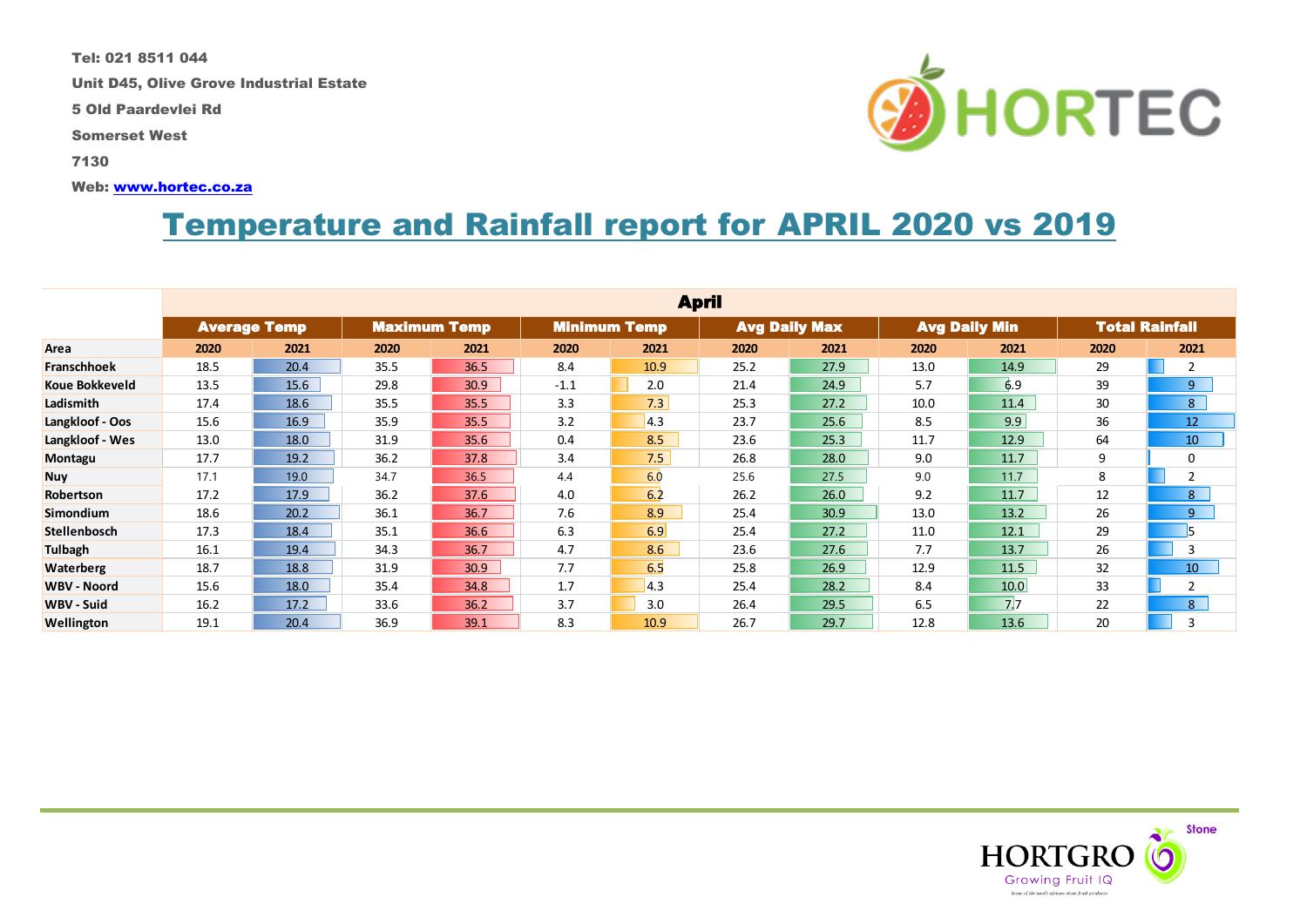# Monthly Heat Units & Growing degree days - April 2021 vs 2020

|                       | <b>April</b> |                                       | <b>April</b>      |                   |  |  |
|-----------------------|--------------|---------------------------------------|-------------------|-------------------|--|--|
| Area                  |              | Heat Units (2020)   Heat Units (2021) | <b>GDD (2020)</b> | <b>GDD (2021)</b> |  |  |
| <b>Franschhoek</b>    | 6124         | 7515                                  | 274               | 342               |  |  |
| <b>Koue Bokkeveld</b> | 3343         | 4556                                  | 108               | 177               |  |  |
| Ladismith             | 5472         | 6204                                  | 230               | 279               |  |  |
| Langkloof - Oos       | 4308         | 5041                                  | 183               | 232               |  |  |
| Langkloof - Wes       | 2987         | 5794                                  | 230               | 273               |  |  |
| <b>Montagu</b>        | 5746         | 6617                                  | 237               | 296               |  |  |
| <b>Nuy</b>            | 5341         | 6472                                  | 220               | 288               |  |  |
| <b>Robertson</b>      | 5425         | 5751                                  | 232               | 266               |  |  |
| <b>Simondium</b>      | 6201         | 7306                                  | 276               | 362               |  |  |
| <b>Stellenbosch</b>   | 5338         | 6100                                  | 246               | 290               |  |  |
| <b>Tulbagh</b>        | 4491         | 6754                                  | 207               | 318               |  |  |
| <b>Waterberg</b>      | 6285         | 6369                                  | 280               | 277               |  |  |
| <b>WBV - Noord</b>    | 4773         | 5870                                  | 208               | 274               |  |  |
| <b>WBV - Suid</b>     | 4685         | 5521                                  | 194               | 260               |  |  |
| <b>Wellington</b>     | 6521         | 7468                                  | 293               | 350               |  |  |